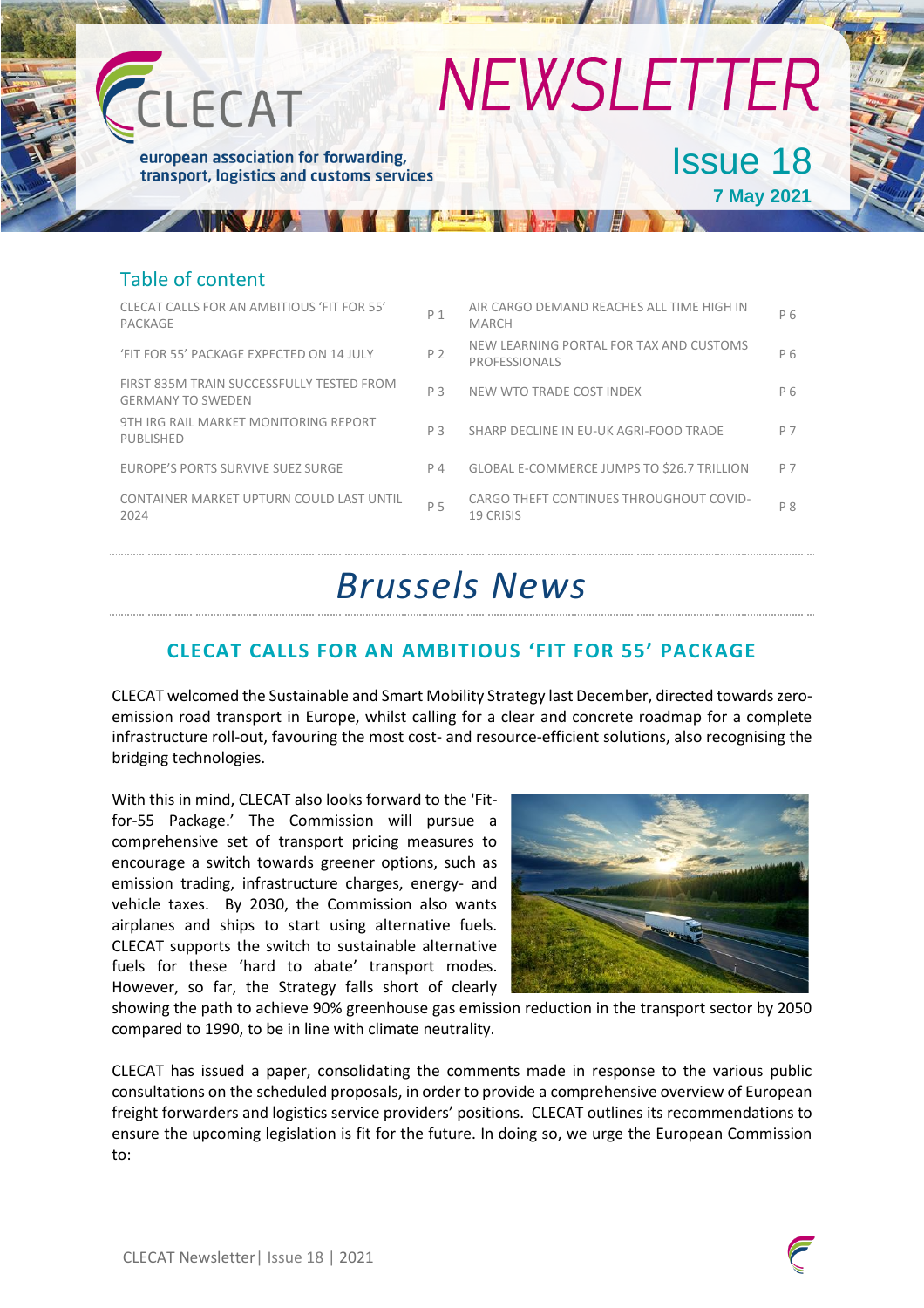1. Revise the Alternative Fuel Infrastructure Directive (AFID) and set binding national targets for the alternative fuels infrastructure development in different freight transport modes. The infrastructure that freight forwarders use must have a cross-border coverage. Turning the legislation into a Regulation would certainly support further harmonisation amongst Member States.

2. Revise the EU Emissions Trading System (ETS) to address emission reductions in the transport sector through market-based measures. CLECAT believes that the initiative to develop a carbon pricing scheme for the maritime sector could be a driver of progress at the IMO, as it has been demonstrated in the past. EU ETS revenues generated from the auctioning of maritime transport emissions allowances should be ringfenced; they could be used to support research and development of lowcarbon and zero-emissions mobility technologies and innovative shipping solutions. A part of revenues generated could also be used for climate change adaptation and carbon offsetting projects, in view of reducing the transport and logistics sector's impact on climate.

For aviation, the EU needs to put in place a coherent and long-term framework to secure innovative aviation technologies, operational (ATM) improvements, and the production and use of sustainable aviation fuels (SAFs). CLECAT has particularly welcomed the "ReFuelEU Aviation" initiative to increase the production, deployment, and supply of affordable, high-quality alternative sustainable fuels in Europe.

3. Enhance and expand measures under the Renewable Energy Directive (RED) II review to secure a larger uptake of renewable energy in the transport and logistics sector across the EU. CLECAT maintains that a more ambitious target for renewable energy could help mainstream renewable and low-carbon fuels and speed up their commercial deployment in all transport modes.

Finally, there is a reference within the Sustainable and Smart Mobility Strategy to a European framework to measure transport and logistics emissions. CLECAT holds that such a framework should be based on the upcoming global ISO standard (14083) for the quantification and reporting of GHG emissions of transport and logistics operations, respecting the full-cycle 'well-to-wheel' approach. Finally, regulatory incentives are needed to accelerate the market uptake of greener and more sustainable solutions in transport and logistics, especially funding mechanisms for SMEs.

The full paper is available [here.](https://www.clecat.org/news/press-releases/clecat-calls-for-an-ambitious-fit-for-55-package)

# **'FIT FOR 55' PACKAGE EXPECTED ON 14 JULY**

The European Commission will present its 'Fit for 55' Package on 14 July, two weeks later than originally scheduled. This set of legislative measures and instruments would ensure that the EU achieves the target of reducing  $CO<sub>2</sub>$  emissions by at least 55% in 2030, as agreed by the European Parliament and the Council of the EU in the new Climate Law. The information was confirmed by Diederik Samsom, head of cabinet of European Commission Executive Vice-President Frans Timmermans, during a public event on Wednesday 5 May.

According to the [indicative calendar](https://twitter.com/HendrikKafsack/status/1389201812150960134) of next EU meetings, the package is composed of 13 proposals, including the revision of the EU Emissions Trading System (ETS) to include aviation and maritime transport, amendments to the Renewable Energy and Directive Energy Efficiency Directive, the revision of the Energy Taxation Directive, two proposals for sustainable fuels in aviation and maritime, and the revision of the Alternative Fuels Infrastructure Directive (AFID).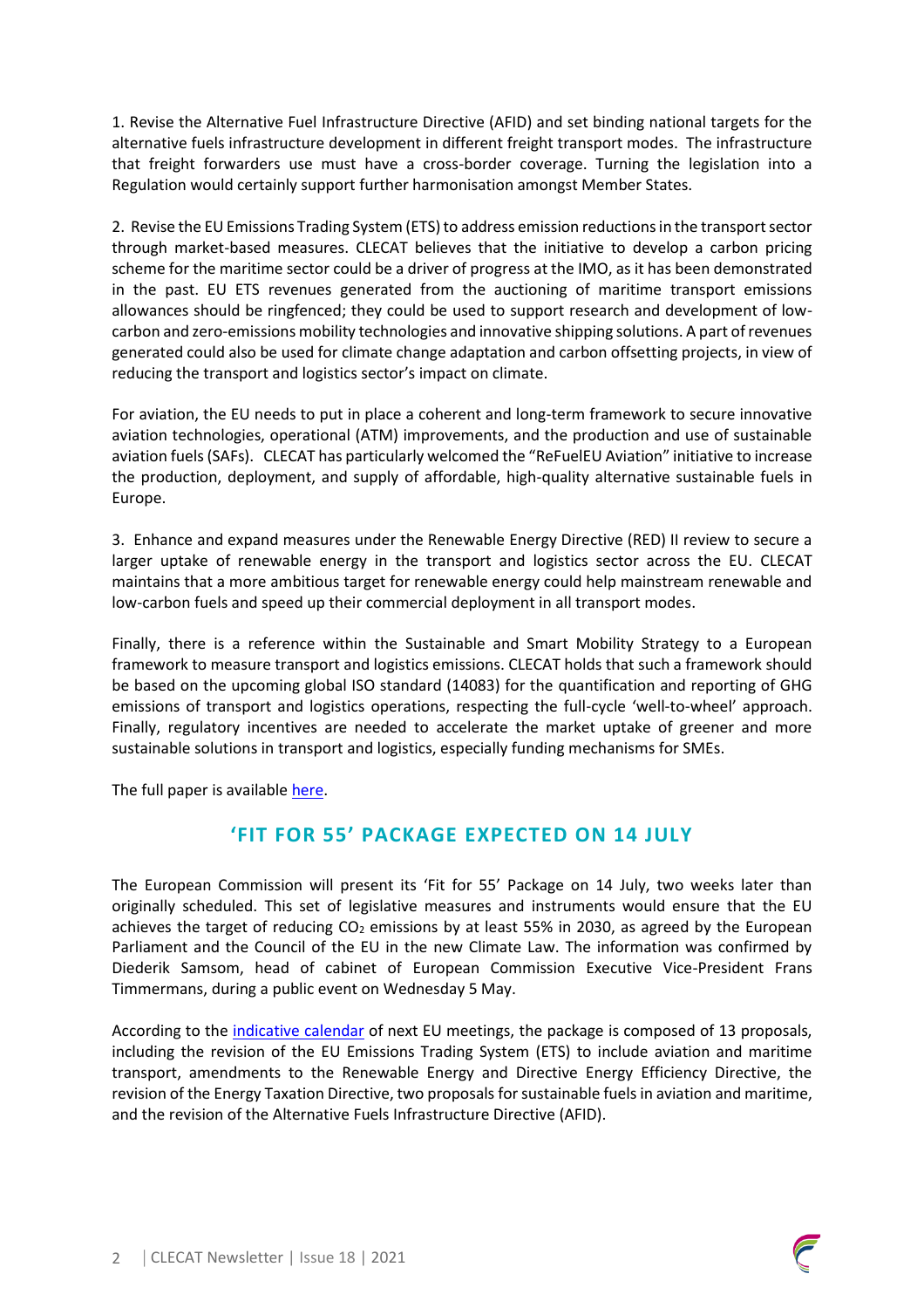When asked about national targets for the use of renewable energy, Mr Samsom said the Commission is still studying all the options, but 'the odds are in favour of national binding targets.' An [early draft](https://static1.squarespace.com/static/602a953efff66b0cea7df905/t/608f987a8f06a439f00f65ac/1620023419059/EC+2021+-+DRAFT+REDII+Legal+Proposal.pdf) of the Renewable Energy Directive also shows that the European Commission wants to increase the renewable target for transport, from 14% to 26%, with a sub target for advanced biofuels from 3.5% to 5.5%, and the introduction of a dedicated supply obligation for the aviation sector.

# *Rail*

# **FIRST 835M TRAIN SUCCESSFULLY TESTED FROM GERMANY TO SWEDEN**

At the end of April, the first test service with a 835-metre long train from Germany to Sweden was carried out as part of the [FR8RAIL II project](https://projects.shift2rail.org/s2r_ip5_n.aspx?p=FR8RAIL%20ii) within the European research and innovation program [Shift2Rail,](https://shift2rail.org/) in collaboration with the Swedish Transport Administration, DB Cargo AG, DB Netze and Banedanmark, the Danish rail Infrastructure manager.

The test journey was carried out with a single locomotive, a train length 835m, wagon weight of 2,300 tonnes and speeds up to 120 kilometres per hour. It is the first time that such a long train runs through the Öresund Bridge connecting Denmark and Sweden. Under current regulations, Sweden allows only 630m long trains on most freight routes in the country. An important exception is the Ore Line between Luleå and Narvik, where freight trains may be 750m long.

With a train length of 835m, 55 45-foot containers can be towed, compared to 41 at a train length of the currently allowed 630m. The test aims to show the possibility of increasing capacity with the help of longer, heavier and faster freight trains within the framework of what is possible with one locomotive. This is particularly interesting as the locomotive with is the train operator's largest cost. It is a fixed cost per train, while each extra carriage that is connected provides extra income. Within Shift2Rail, the Swedish Transport Administration is planning for further tests in Sweden to show that more is possible when the infrastructure is adapted.

CLECAT has long advocated for the importance of improving infrastructure along the TEN-T network to facilitate trains of 740-metres along the core-network, as longer trains provide economic advantages by reducing the unit costs through economies of scale, and reduce the costs of rail freight, thereby making rail freight more attractive to users.

Source: [Railtech](https://www.railtech.com/infrastructure/2021/05/03/first-835-metre-long-train-from-germany-arrived-in-sweden/)

# **9 T H IRG RAIL MARKET MONITORING REPORT PUBLISHED**

The Independent Regulator's Group-Rail (IRG-Rail) composed of the European rail regulatory bodies, has published its *9<sup>th</sup> [Annual Market Monitoring Report](https://www.irg-rail.eu/download/5/852/IRG9thMMReport-MainReport.pdf)* covering 2019 and the first semester of 2020. The report, which gathers data from 30 European countries, includes a special emphasis on the impacts of the COVID-19 crisis on the European railway market during the first half of 2020. Th[e Main](https://www.irg-rail.eu/download/5/852/IRG9thMMReport-MainReport.pdf)  [Report](https://www.irg-rail.eu/download/5/852/IRG9thMMReport-MainReport.pdf) presents overall results at the European level, and the [Working Document,](https://www.irg-rail.eu/download/5/853/IRG9thMMReport-WorkingDocument.pdf) which provides country specific details. The main findings of the annual data collection cover the network characteristics and track access charges, railway undertakings and European traffic, freight and passenger markets, as well as the COVID-19 crisis during the first half of 2020.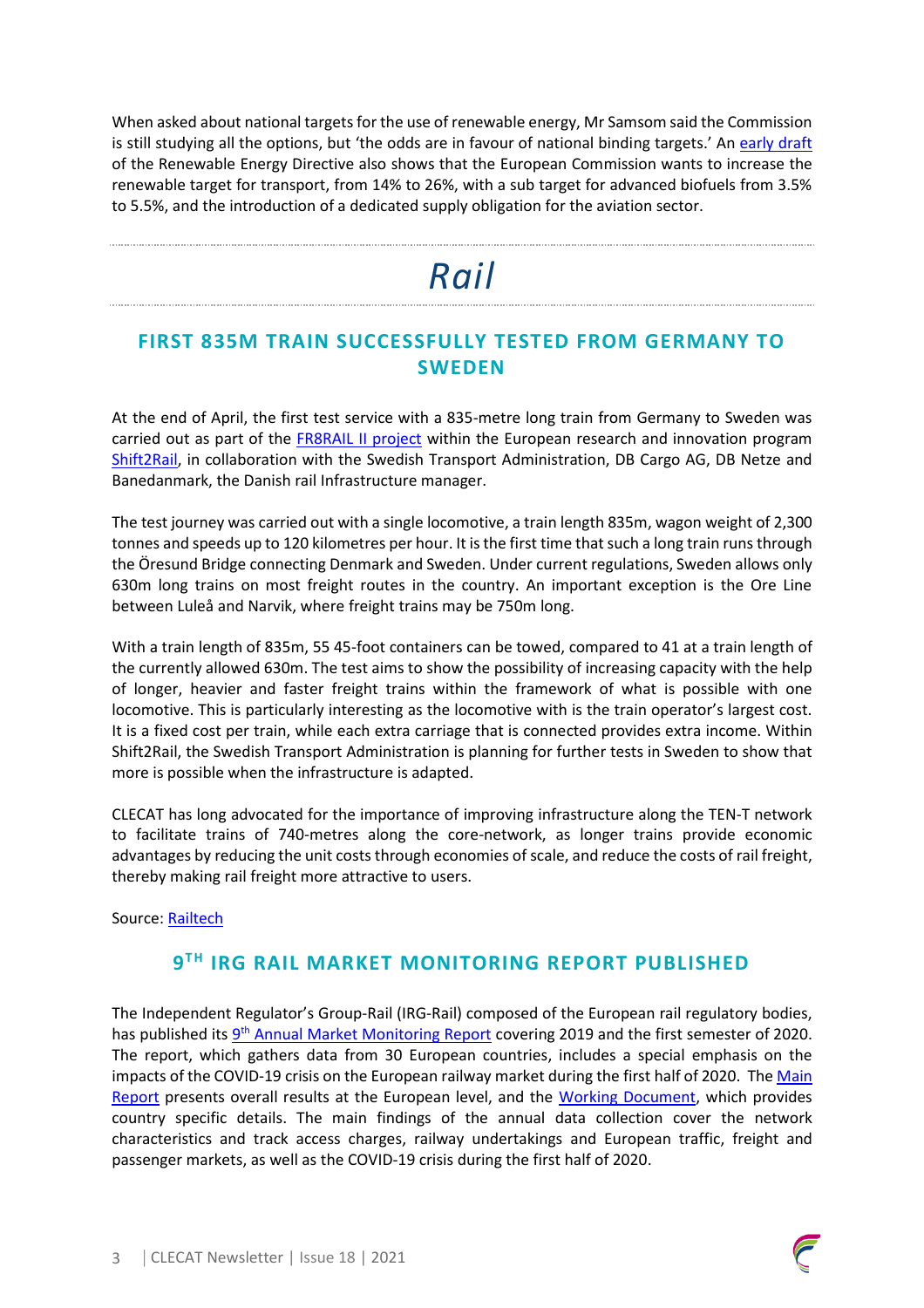The report showed that in 2019, both national and international freight traffic showed a decrease (- 1.4% in the first case and -2.8% in the latter). This development has not altered the 50/50 split between national and international freight traffic: 214 billion of net tonne-km have been carried in 2019 in the national market, while 212 billion of net tonne-km have been carried in the international market. Therefore, the trend between 2015 and 2019 showed an average annual growth rate of +0.8% for national freight services and of +2.1% for international freight services, being in both cases lower than the trend observed between 2014 and 2018 where the average annual growth rate observed was +2.0% regarding national freight services and +3.2% regarding international freight service.

Concerning market shares of freight railway undertakings, the report notes that although the share of domestic incumbents, based on net tonne-km, continues to decrease, it still remains predominant at 52%. While the share of foreign incumbents remained stable at 13%, the share of non-incumbents has continued to slightly increase over the last three years, growing by 3 percentage points to 35% between 2018 and 2019.

Source: [IRG Rail](https://www.irg-rail.eu/irg/documents/market-monitoring/312,2021.html)

# *Maritime*

# **EUROPE'S PORTS SURVIVE SUEZ SURGE**

A month after the Suez Canal was blocked by the *Ever Given*, congestion at European ports has been less severe than expected following the release of the Suez Canal backlog. 'Europe's top container terminals have been struggling to keep congestion at bay, with incoming boxes outweighing outgoing boxes for much of 2021,' said Container xChange chief executive Johannes Schlingmeier. 'The closure of the Suez Canal appears to have only made the box crunch at Europe's hubs only slightly worse than it already was.' Container xChange reported that all of Europe's main container



hubs were facing increased traffic since March, but the majority of it had been inbound.

'At Rotterdam, the increase in incoming 20 ft dry containers was most stark, with box numbers rising 3.8% week on week,' Dr Schlingmeier said. Antwerp reported an increase of 3.5%, while at Hamburg it was 2.2%. At all three ports incoming box traffic has been heavy since March, Container xChange added. 'What we're hearing from our container leasing and trading members is that they find it increasingly difficult to book export containers with the carriers across Europe,' he said. 'It seems shipping lines are prioritising empty containers to move the boxes back to China as fast as possible.'

While the closure of the canal following the *Ever Given* grounding held up cargos for six days, the longer term impacts are likely to be felt for at least another month.

Source: [Lloyd's Loading List](https://www.lloydsloadinglist.com/freight-directory/news/Europe%E2%80%99s-ports-survive-Suez-surge/78999.htm#.YJT5baHRY2y)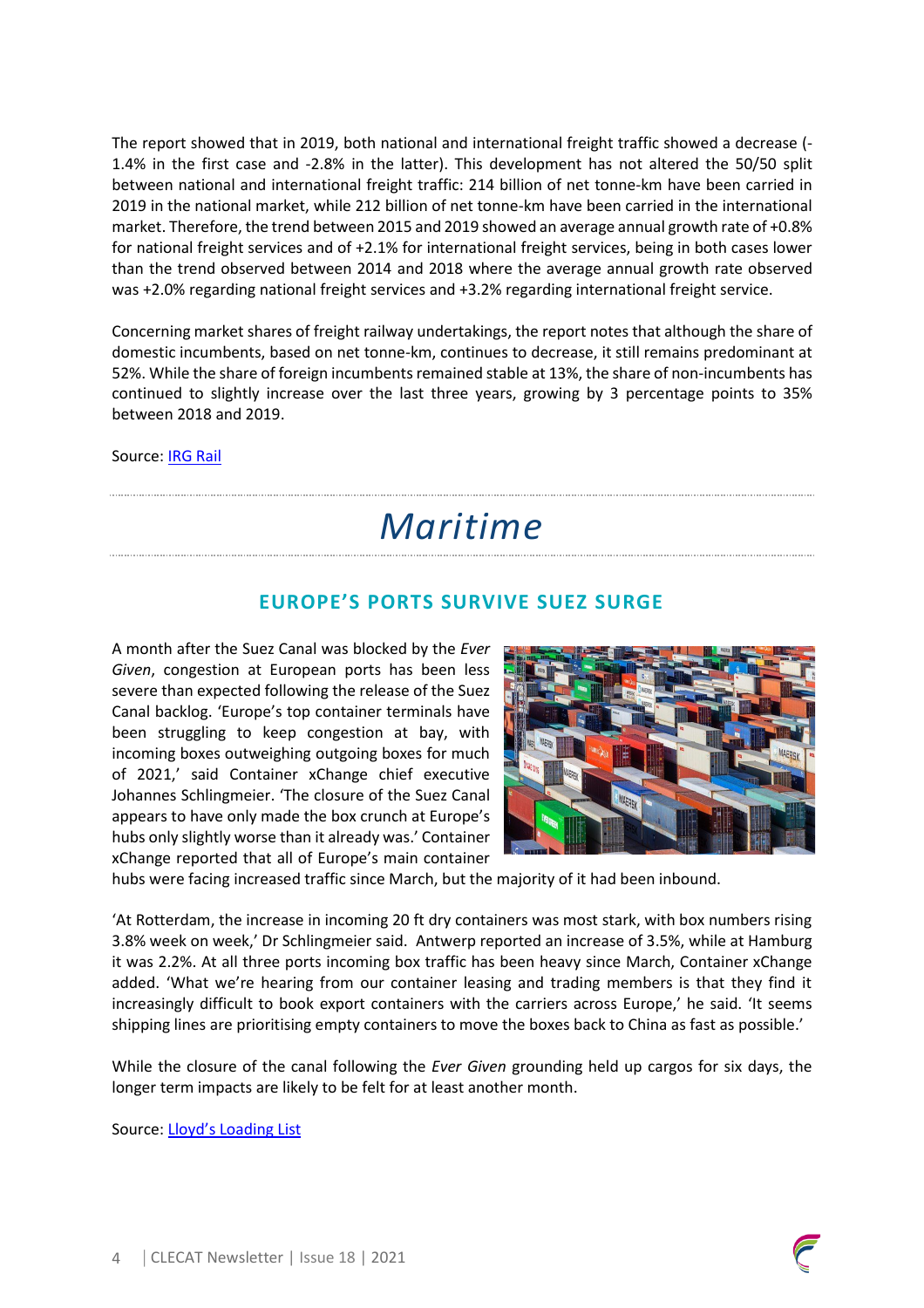### **CONTAINER MARKET UPTURN COULD LAST UNTIL 2024**

At a webinar held by DSV Panalpina earlier this week Maritime analyst Lars Jensen of Vespucci Maritime said that 'The container market has since the second half of 2020 been characterized by enormous demand and equipment shortages, which have pushed up freight rates significantly and caused widespread bottlenecks and congestion in key ports around the world. This market is now headed for a "new normal", characterized by high freight rates in a cyclical upturn that could last for years.' This is largely the result of a combination of the Suez blockage and the coronavirus pandemic, he noted.



'Right now, we're looking at 4-6 months before there's a realistic chance of operations returning to normal. But this requires that the world acts somewhat normal, and that is not the case,' Jensen said, adding that the extraordinarily high demand comes at a time when container liners are in the process of absorbing the surplus capacity that has long characterized the market and which has served to prevent bottlenecks. In the current situation, far fewer vessels are scheduled to enter the market, while demand continues to soar. And the vessels currently

being ordered to meet the growing demand will not be delivered before 2024, highlighted Jensen.

Loadstar reported earlier this week on container freight indices which continue to be on the rise. The Freightos Baltic Index (FBX) North European component jumped by 6% this week, to \$7,791 per 40 ft – a 450% increase on the rate a year ago. 'It is currently near impossible to hold a booking and a rate for more than a few minutes,' said UK-based Westbound Logistics. 'Even when bookings are accepted, forwarders are frequently running into additional equipment issues that require containers to be sourced and trucked from alternative ports, at additional cost,' said the forwarder. Shippers must brace themselves for at least two more years of elevated freight rates and tight supply, according to Drewry. The maritime consultant predicts average rates – a blend of spot, contract, backhaul and regional trade rates – will increase about 23% this year; but for some headhaul routes, it said, the hike would be "substantially higher".

Also during Drewry's Container Shipping Outlook webinar yesterday, senior manager for container research Simon Heaney said rates were expected to fall next year, although not to pre-pandemic levels. "For 2022, we do see some erosion in freight rates as the inflationary impact of supply chain inefficiencies hopefully disappears, but we think carriers are still going to be able to keep freight rates high, thanks to the in-depth capacity management they fine-tuned during the pandemic, as well as the pricing discipline they have shown.

"For next year, while rates will come down, they will still be substantially higher [than pre-pandemic] and we expect average rates will come down from this year's lofty highs by approximately 9%," said Mr Heaney. He said newbuild deliveries this year and next were sufficiently low that overall fleet growth would come in substantially below demand growth. And, assuming port congestion continued to blight the supply chain, keeping the global fleet fully utilised, this was "clearly a positive for carriers", he added.

Source: [ShippingWatch,](https://shippingwatch.com/logistics/article12951597.ece) [The Loadstar](https://theloadstar.com/box-lines-firmly-in-control-charging-what-they-like-on-almost-every-trade/)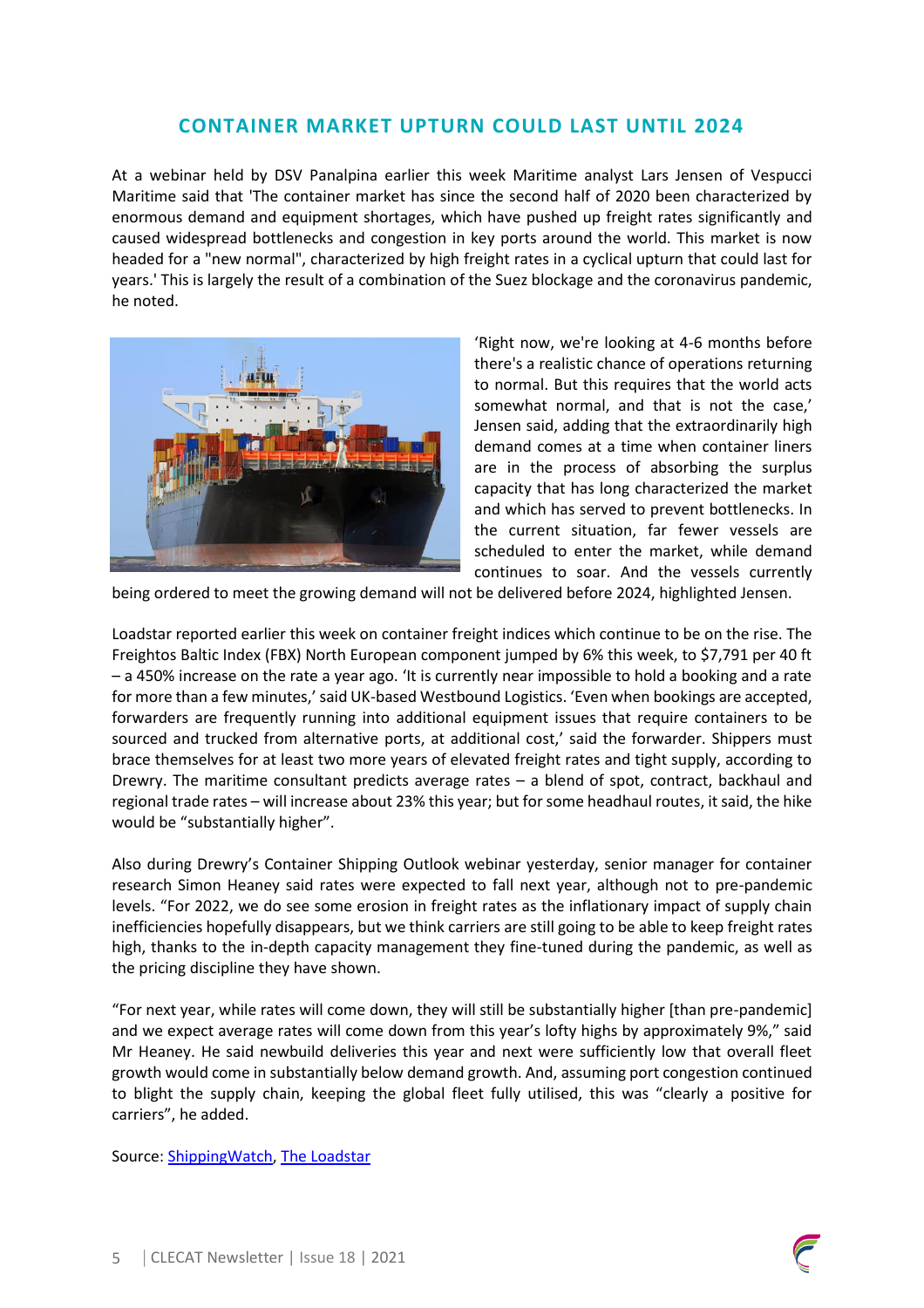# **AIR CARGO DEMAND REACHES ALL TIME HIGH IN MARCH**

The International Air Transport Association (IATA) released data for global air cargo markets for March 2021, showing that air cargo demand continued to outperform pre-COVID levels (March 2019) with demand up 4.4%. March demand reached the highest level recorded since the series began in 1990. Month-on-month demand also increased albeit at a slower pace than the previous month with volumes up 0.4% in March over February 2021 levels.

Global demand, measured in cargo tonne-kilometres (CTKs), was up 4.4% compared to March 2019 and 0.4% compared to February 2021. This was a slower rate of growth than the previous month, which saw demand increase 9.2% compared to February 2019. Global capacity, measured in available cargo tonne-kilometres (ACTKs), continued to recover in March, up 5.6% compared to the previous month. Despite this, capacity remans 11.7% below pre-COVID-19 levels (March 2019) due to the ongoing grounding of passenger aircraft. Airlines continue to use dedicated freighters to compensate for the lack of available belly-capacity. International capacity from dedicated freighters rose 20.6% in March 2021 compared to the same month in 2019 and belly-cargo capacity dropped by 38.4%.

Source: [IATA](https://www.iata.org/en/iata-repository/publications/economic-reports/air-freight-monthly-analysis---march-2021/)

# *Customs and Trade*

# **NEW LEARNING PORTAL FOR TAX AND CUSTOMS PROFESSIONALS**

On 1 May, the European Commission launched a new [CusTax EU Learning Portal](https://customs-taxation.learning.europa.eu/?redirect=0) for tax and customs professionals, which aims to build common expertise and improve professional skills among EU economic operators and their Customs representatives.

The CusTax EU Learning Portal provides users with customs and taxation training and people development measures to establish a competitive performance advantage across Europe. Key benefits include building a common skillset to address shared challenges (such as tax fraud, tax evasion and tax avoidance), and multiple, tailored training formats. It also offers a Forum to discuss, build and disseminate taxation and customs knowledge.

Source: [European Commission](https://ec.europa.eu/taxation_customs/news/new-learning-portal-tax-and-customs-professionals_en)

# **NEW WTO TRADE COST INDEX**



The World Trade Organization (WTO) has launched the [WTO Trade Cost Index,](http://tradecosts.wto.org/) which provides for the first time a detailed breakdown of trade costs for both goods and services and which groups of producers and consumers bear them the most, based on estimates of

bilateral trade costs for 43 economies and 31 sectors from 2000 to 2018. The index illustrates the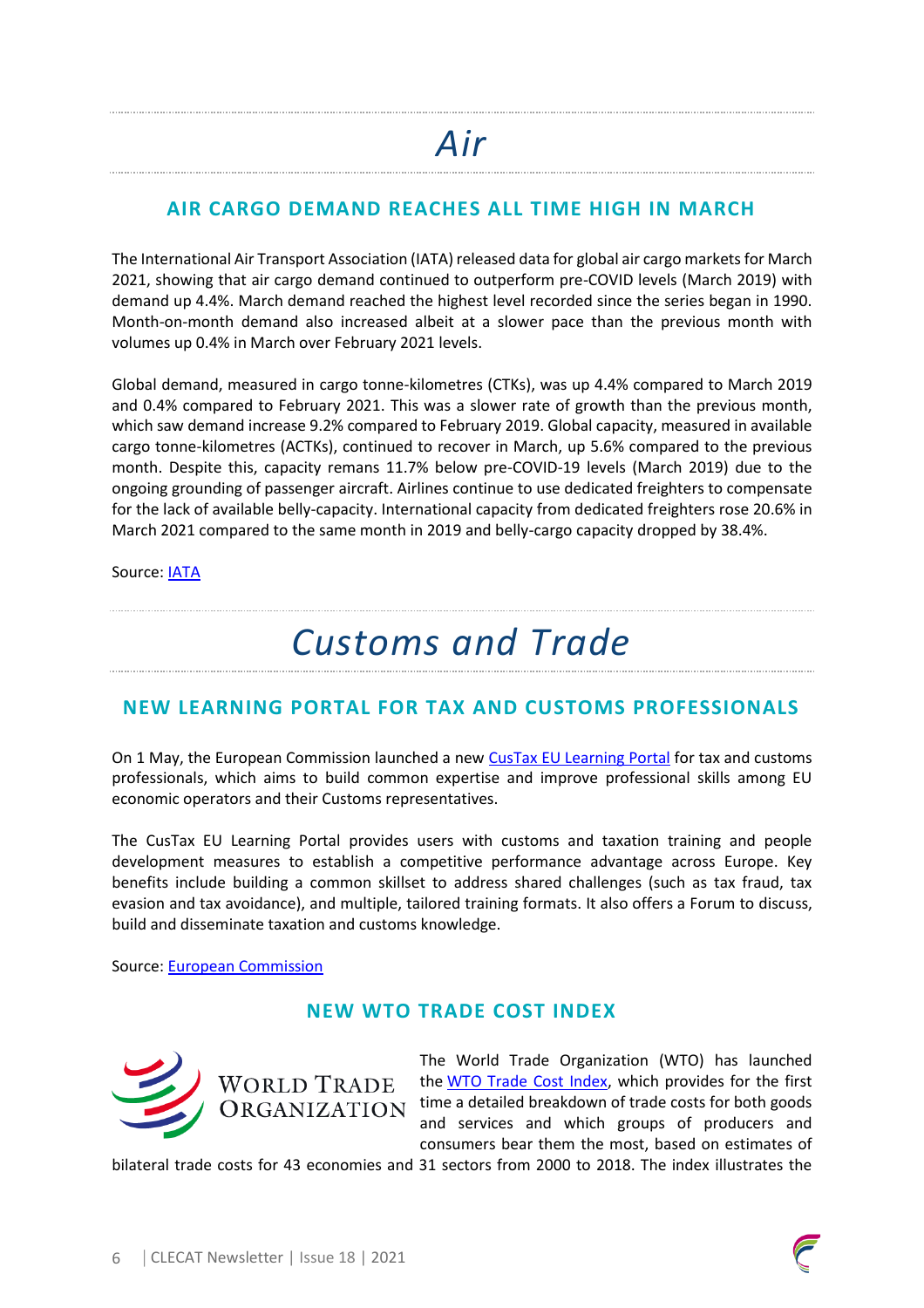evolution of trade costs over time, finding that global trade costs have declined by 15% between 2008 and 2018. On the export side, the most pronounced fall was observed in the newer EU Member States — Latvia, Croatia, Bulgaria, Cyprus and Slovenia.

Trade policy barriers and regulatory differences make up the largest component of trade costs when low-income economies trade with each other, the index finds. The data draw attention to the high potential for policy reforms to boost trade among developing countries. Transport and travel costs comprise the largest share of trade costs when high-income economies transact with each other or with lower-income economies.

Further updates to the index will look into capturing the cost of uncertainty in the global market  $$ including from the COVID-19 pandemic — and will explore ways to produce timely estimates of trade costs to account for real time update of trade measures.

#### Source: [World Trade Organization](https://www.wto.org/english/news_e/news21_e/rese_30apr21_e.htm)



### **SHARP DECLINE IN EU-UK AGRI-FOOD TRADE**

On 6 May, the European Commission [reported](https://ec.europa.eu/info/sites/default/files/food-farming-fisheries/trade/documents/monitoring-agri-food-trade_jan2021_en.pdf) that in January 2021, EU27 agri-food trade (exports plus imports) reached a value of €22.6 billion; i.e. 13% less than in January 2020. EU27 exports decreased by 11%, reaching €13.5 billion. EU27 imports attained €9.1 billion, 16% less than in January 2020.

EU exports to the United Kingdom declined in value by €792 million (-24%)

compared to January 2020. Falls were also recorded in export values to the United States, Russia, Japan, and Saudi Arabia. On the other hand, the value of exports to China rose by 11%. Increased export values were also recorded in relation to Chile (+55%), Pakistan (+101%), Norway (+6%).

The EU27 import values decreased most to the United Kingdom, by €874 million (-67%). This relates to the end of the transition period on 31 December 2020 following the UK departure from the EU. All agri-food product categories reported decreasing imports from the UK. Further drops were recorded in the values of imports from Argentina, the United States, and Indonesia. However, values increased for imports from Malaysia (+15%), India (+11%), Nigeria (+31%) and Pakistan (+34%).

Source: [European Commission](https://ec.europa.eu/info/news/january-2021-sees-decline-agri-food-trade-2021-may-06_en)

# **GLOBAL E-COMMERCE JUMPS TO \$26.7 TRILLION**

The dramatic rise in e-commerce amid movement restrictions induced by COVID-19 increased online retail sales' share of total retail sales from 16% to 19% in 2020, according to estimates in an [UNCTAD](https://unctad.org/system/files/official-document/tn_unctad_ict4d18_en.pdf)  [report,](https://unctad.org/system/files/official-document/tn_unctad_ict4d18_en.pdf) published on 3 May. Additionally, the report estimates that global e-commerce sales jumped to \$26.7 trillion in 2019, up 4% from 2018, according to the latest available estimates. This includes business-to-business (B2B) and business-to-consumer (B2C) sales and is equivalent to 30% of global gross domestic product (GDP) that year.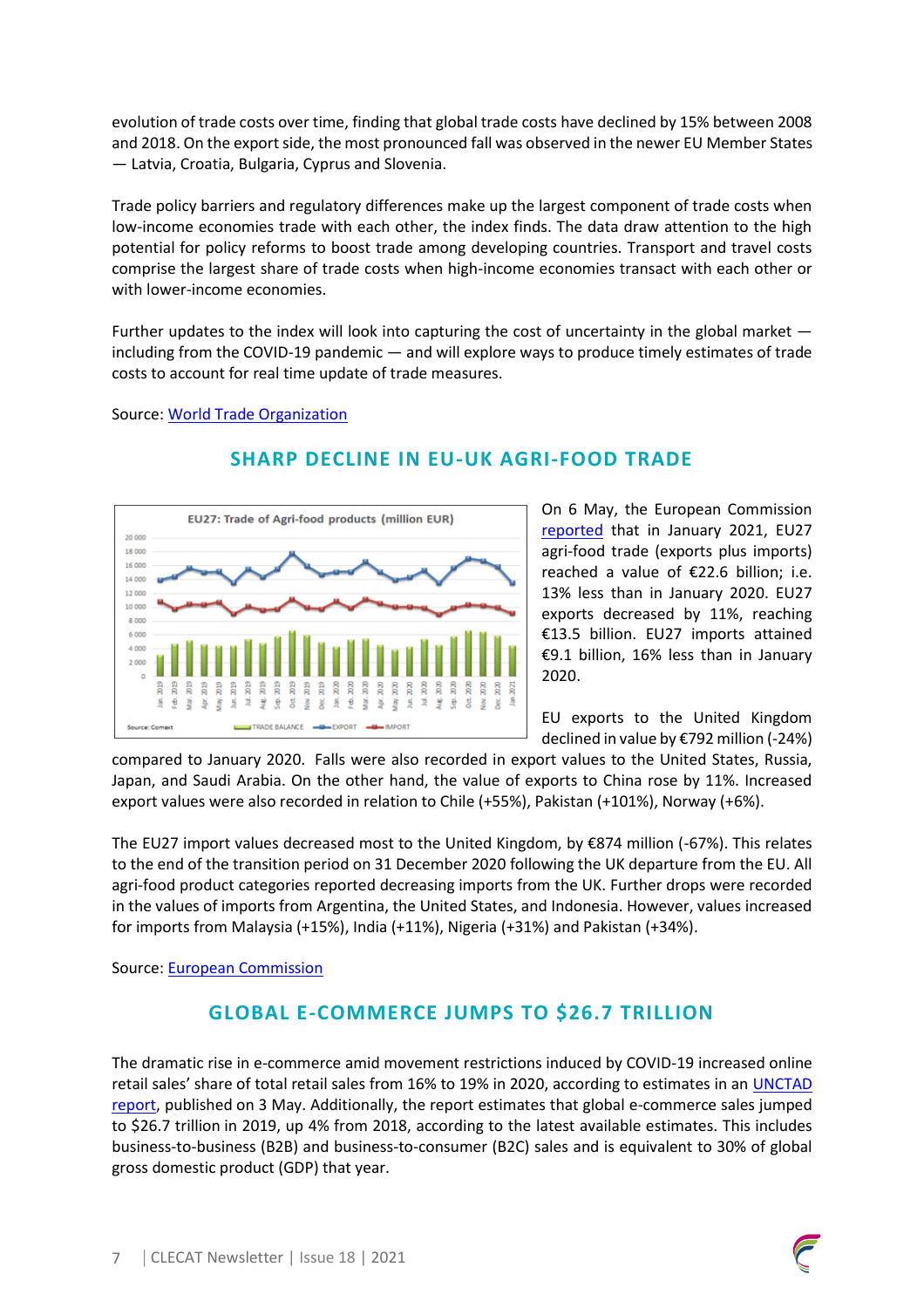The report shows that the value of global B2B e-commerce in 2019 at \$21.8 trillion, representing 82% of all e-commerce. The United States continued to dominate the overall e-commerce market, ahead of Japan and China. Meanwhile, B2C e-commerce sales were estimated at \$4.9 trillion in 2019, up 11% over 2018. The top three countries by B2C e-commerce sales remained China, the United States and the United Kingdom. Cross-border B2C e-commerce amounted to some \$440 billion in 2019, an increase of 9% over 2018. The UNCTAD report also notes that the share of online shoppers making cross-border purchases rose from 20% in 2017 to 25% in 2019.

Source: [UNCTAD](https://unctad.org/news/global-e-commerce-jumps-267-trillion-covid-19-boosts-online-sales)

# *Supply Chain Security*

# **CARGO THEFT CONTINUES THROUGHOUT COVID-19 CRISIS**

According to a recently published [cargo theft report](https://emea.tapa-global.org/news/over-172-million-of-products-stolen-from-supply-chains-in-emea-in-2020) from the Transport Asset Protection Association (TAPA), product thefts from supply chains in Europe, the Middle East and Africa (EMEA) in 2020, which were reported the Association's Incident Information Service, showcased losses of more than €172 million despite most of the region being in lockdown as nations took drastic steps to prevent the spread of coronavirus. More specifically, TAPA EMEA recorded 6,463 new cargo thefts across 56 countries in the region, and an average loss for every day of 2020 of €471,432. The high numbers, however, remain only a fraction of the losses, as they do not account for all cargo theft in the EMEA region.

Recognising the continuous existence of cargo theft, CLECAT has long been advocating the importance of safe and secure truck parking areas (SSTPAS) across the TEN-T network – and ideally globally. In that regard, CLECAT has been actively supporting the work of the European Commission's Expert Group on Safe and Secure Parking Areas, which assists the Commission in transposing the SSTPA standards, created in the ambit of the [2018 SSTPA Study,](https://sstpa.eu-study.eu/) into EU legislation by means of a Delegated Act. Once adopted into EU-legislation, these standards should contribute to promoting high-quality parking areas throughout the EU. Moreover, the establishment of such standards at EU level should create transparency, build trust and facilitate private sector investments for SSTPAs, as they will be eligible to CEF funding provided they fulfil the EU SSTPA Standards.

In view of the significant potential to address the ongoing issue of cargo theft in Europe through the EU SSTPA Standards, CLECAT looks forward to continuing the excellent cooperation within the European Commission's Expert Group on SSTPAs to improve the overall situation for truck drivers, as well as for the transport and logistics industry.

# *Forthcoming Events*

# **CLECAT MEETINGS**

CLECAT Board meeting **11 May 2021, Online**